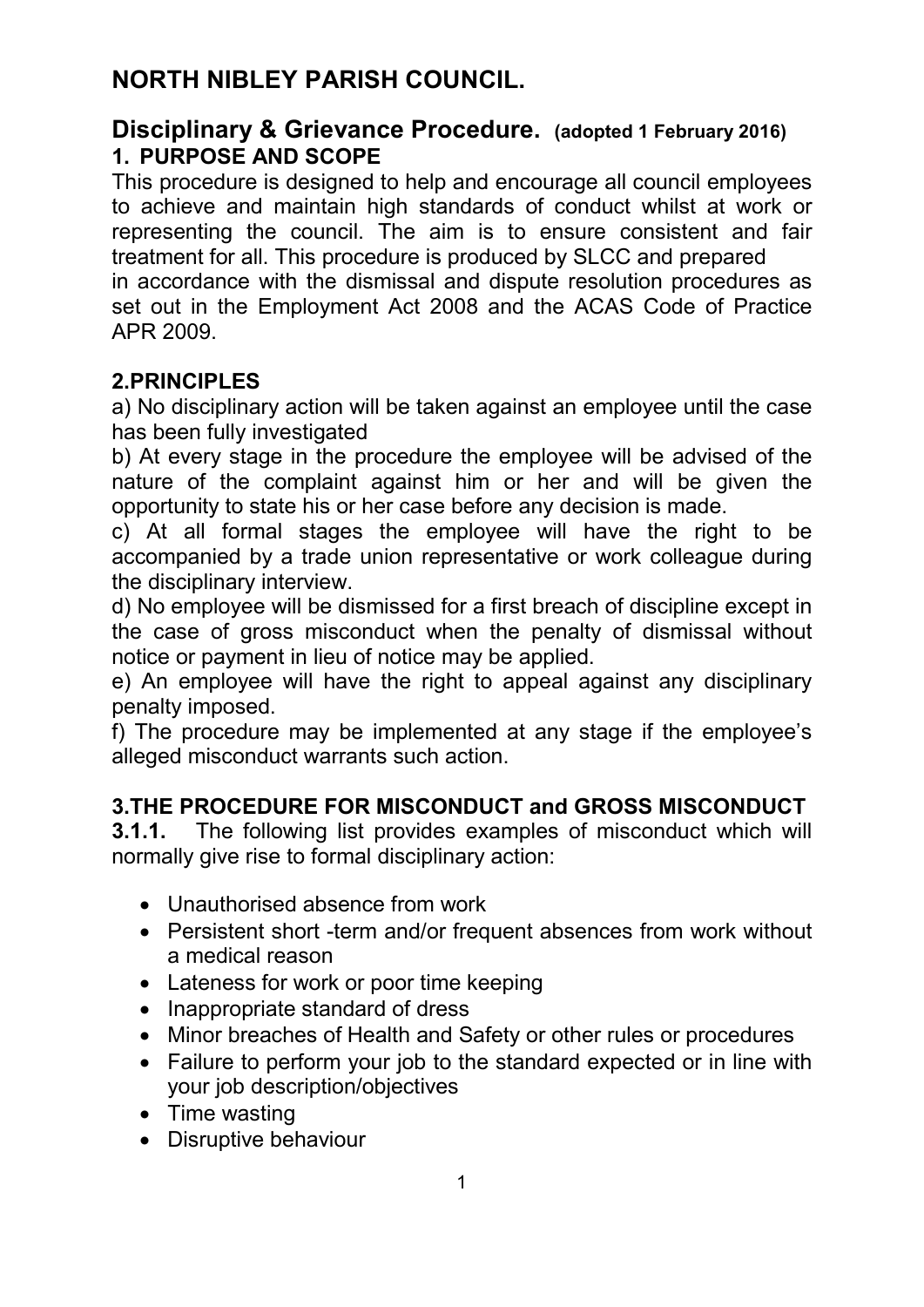- Misuse of the council's facilities (e.g. telephones, computers, email or the internet)
- Refusal to carry out reasonable requests or instructions
- Smoking in unauthorised areas
- Failure to follow an agreed council Procedure

This list is not exhaustive and offences of a similar nature will result in disciplinary action being instigated N.B. persistent or frequent absence on medical grounds and long term sickness absence will be dealt with using a procedure for Incapacity, which is described in the Absence Management Policy.

**3.1.2.** The following list provides examples of offences which are normally regarded as gross misconduct:

- Theft, fraud, deliberate falsification of records, or other acts of dishonesty
- Fighting, assault on another person
- Deliberate damage to property of the council , its workers or members
- Gross incompetence in the conduct of work
- Gross negligence which results in the council or employees being put at risk.
- Being under the influence of illegal drugs or excessive alcohol
- Acts of incitement towards or actual acts of discrimination, harassment or victimisation including on the grounds of sex, race, colour, ethnic origin, disability, sexual orientation, age, religion or belief
- Serious acts of insubordination
- Serious breach of duty to keep information of the council, its service providers and its clients confidential
- Unauthorised entry to computer records
- Serious breach of the council's policies
- Any action, whether committed on or off the premises, that is likely to or does bring the council into disrepute
- Serious negligence which causes or might causes significant loss, damage or injury
- Accepting bribes or incentive payments from suppliers
- Unauthorised use of council funds or credit
- Working with an external agency to provide information which would be detrimental to and cause commercial risk to the council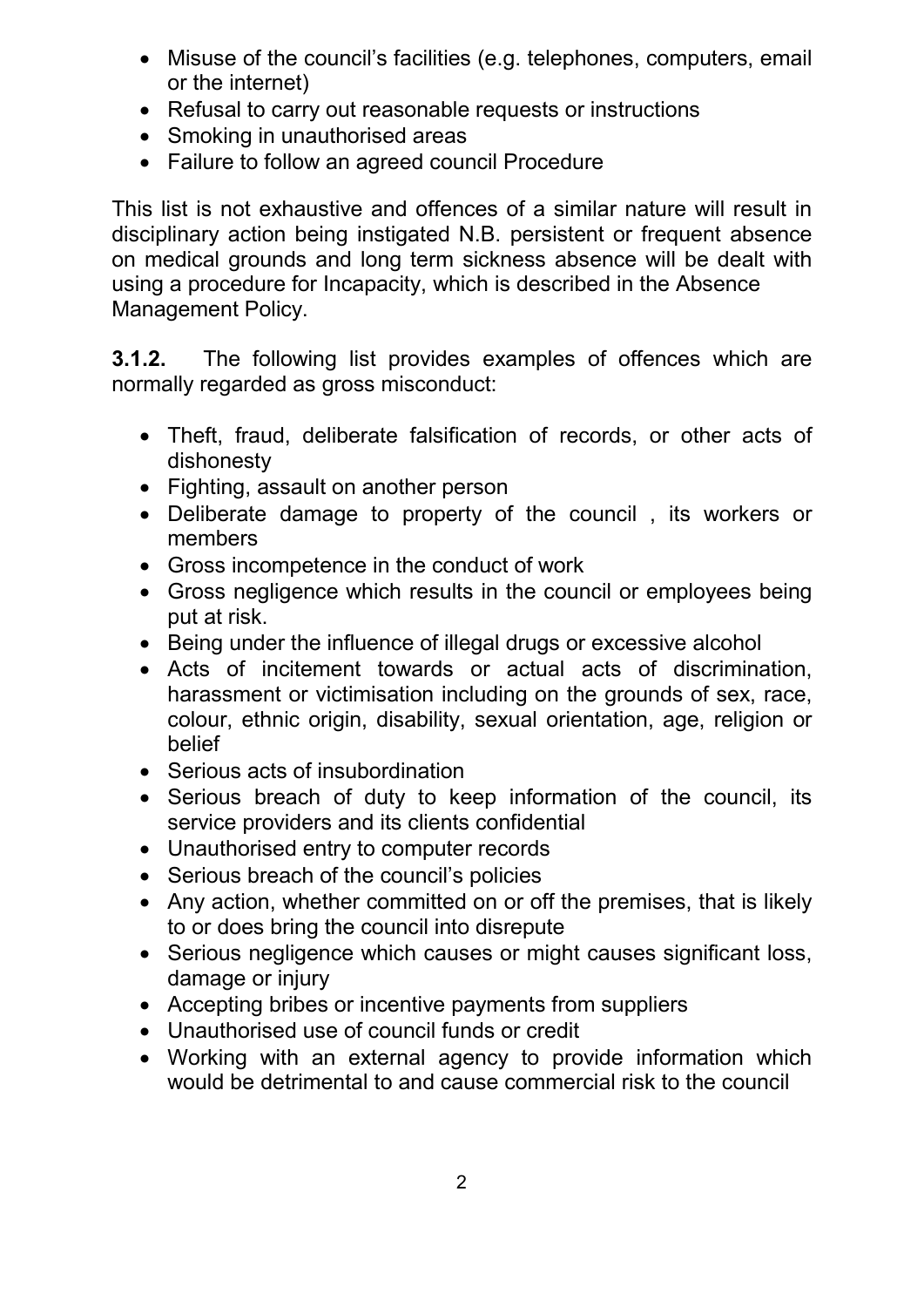This list is not exhaustive and other offences of a similar gravity will result in disciplinary action being instigated at Gross Misconduct level which carries a potential penalty of dismissal.

Gross Misconduct is generally any conduct which places extreme pressure on the mutual trust which exists in an employment relationship.

### **3.2 INFORMAL ACTION**

Minor misconduct will be dealt with informally usually in a confidential one-to-one meeting between the employee and line manager.

In the case of the Clerk being the individual against whom there is a complaint or allegation the matter should be handled discreetly by members of the Chairman and involve an informal meeting initially.

However, where the matter is more serious or informal action has not brought about the necessary improvement the following procedure will be used:

### **3.3 FORMAL ACTION**

#### **3.3.1**

The level of warning you may receive for misconduct/gross misconduct will depend on how serious the council considers the alleged actions to be and your previous conduct in all the circumstances.

In the event of alleged gross misconduct the formal process may commence at Stage 4 (see 3.4 below).

#### **3.3.2 Disciplinary Letters**

If there is a concern about an employee's conduct or behaviour then a letter will be given to the employee advising him/her of the allegation(s) and reasons why this is unacceptable. The letter should invite the employee to attend a meeting at which the alleged misconduct will be

discussed and will inform the employee of their right to be accompanied to the meeting. The letter will specify at which stage the disciplinary procedure is being invoked (see 4 stages below) and if invoked at Stage 4 for Gross Misconduct the letter will warn that a potential outcome could be dismissal.

The time, date and venue of the meeting will also be advised.

Any documents to be produced at the meeting will also be provided.

### **3.3.3 Disciplinary Meetings**

The time and location of a disciplinary meeting should be agreed with the employee and it should be held in a private location with no interruptions. This will normally be without undue delay but allowing the employee to prepare their case e.g. within 5 days of the letter being sent, where practically possible. At the meeting the manager (or in the case of the Clerk being disciplined, the Chairman of the hearing panel)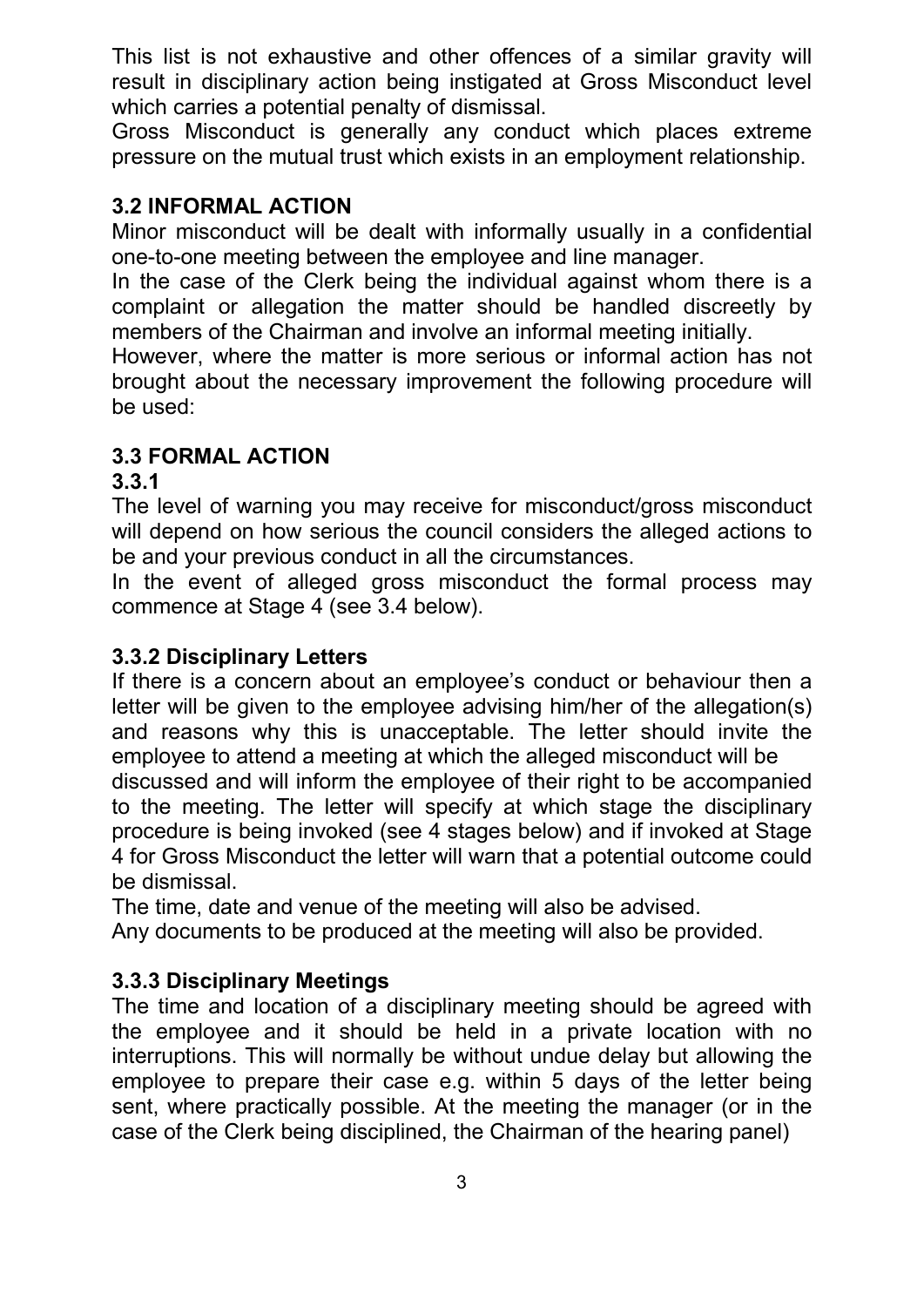will state the complaint against the employee and go through the evidence which has been gathered. The employee will also be allowed to ask questions, present evidence and call witnesses if advance notice has been given that they will do so.

If the employee is unable to attend the meeting due to unforeseeable reasons out of their control (e.g. illness) then the council will reasonably rearrange the meeting. However, if the employee fails to attend the meeting without good reason the meeting can be held in the employee's absence.

#### **3.4 OUTCOMES AND PENALTIES**

#### **Stage 1 - Oral Warning**

In the instance of a first complaint that conduct does not meet acceptable standards, the employee will normally be given a formal ORAL WARNING.

He or she will be advised of; the reason for the warning; that it is the first stage of the disciplinary procedure; the improvement that is required; and the timescales for achieving this improvement. Together with a review date and any support available (where applicable) and his or her right of appeal.

A brief note of the oral warning will be kept but it will be spent after 6 months, subject to satisfactory conduct.

#### **Stage 2 - Written Warning**

If the offence is a serious one, or if further to previous formal disciplinary action, a WRITTEN WARNING will be given to the employee by the Line Manager. This will give details of the complaint, the improvement required and the timescale. It will warn that action under Stage 3 will be considered if there is no satisfactory improvement and will advise of the right of appeal. A copy of this written warning will be kept on file but it will be disregarded for disciplinary purposes after 12 months subject to satisfactory conduct.

#### **Stage 3 – Final Written Warning**

If there is still a failure to improve and conduct or performance is still unsatisfactory, or the misconduct is sufficiently serious, a FINAL WRITTEN WARNING will normally be given to the employee. This will give details of the complaint, will warn that dismissal will result if there is no satisfactory improvement and will advise of the right of appeal. A copy of this final written warning will be kept by the Line Manager

(or in the case of the Clerk being disciplined by the Chairman of the Hearing Panel) but it will be spent after 12 months (in exceptional cases the period may be longer) subject to satisfactory conduct.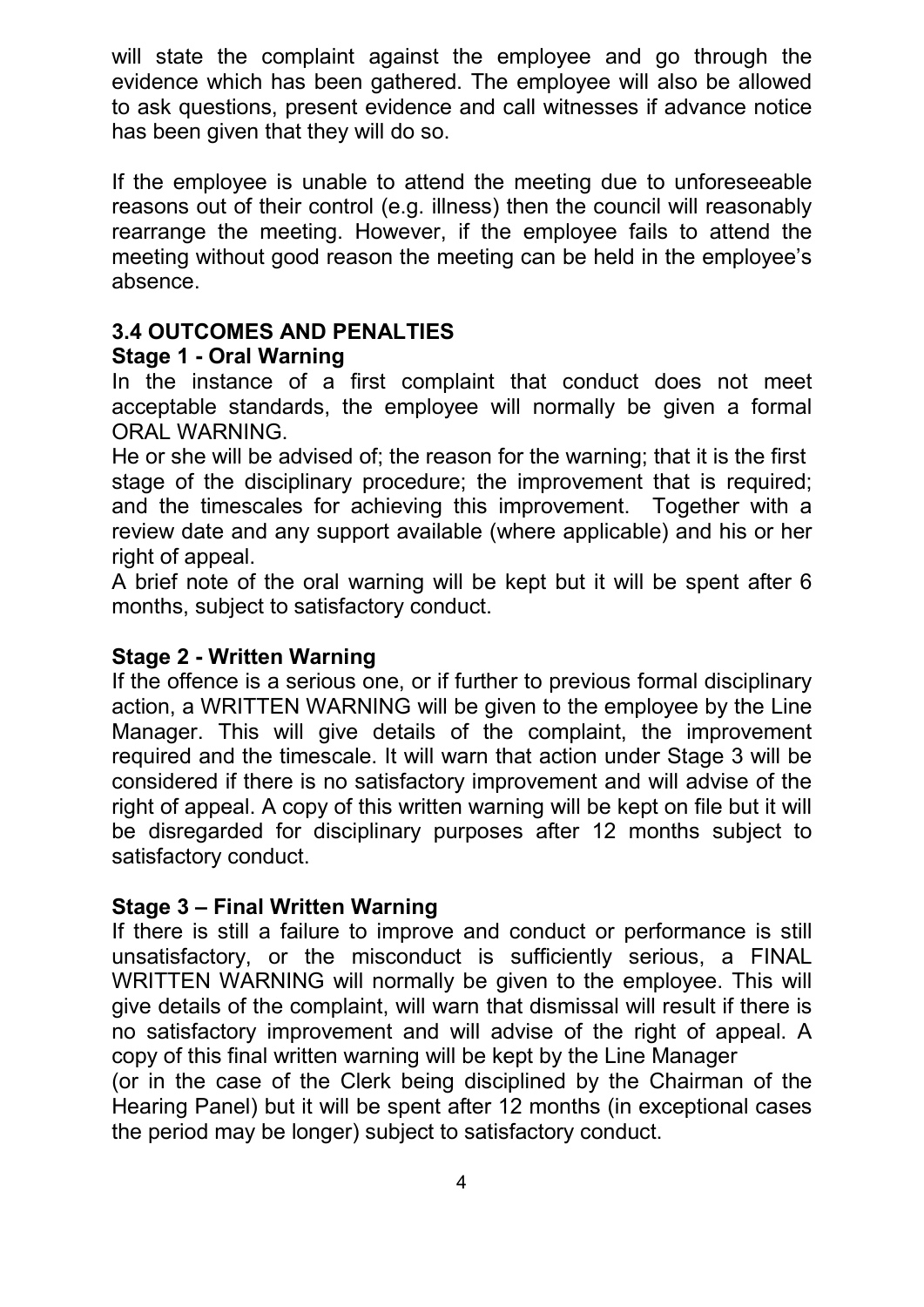# **Stage 4 – Dismissal or other sanctions.**

If conduct is still unsatisfactory and the employee still fails to reach the prescribed standards, or where the council reasonably believes Gross Misconduct has occurred, DISMISSAL may result.

Only the appropriately convened hearing panel can take the decision to dismiss an employee.

The employee will be given a written statement of allegations against him/her, invited to a meeting and then be notified in writing of the reasons for the decision taken at the hearing.

Penalties at this stage may include dismissal with notice or summary dismissal (i.e. without any notice), Final Written Warning with/without d

emotion, loss of pay or loss of seniority. If dismissal is the outcome, the employee will be advised of the date on which employment will terminate.

In all cases the employee has a right of appeal.

Very exceptionally, if an offence of Gross Misconduct is extremely serious an employee can be dismissed immediately without a meeting. In this situation a letter setting out reasons for dismissal would be sent to the employee offering the opportunity for an appeal hearing.

# **3.5 SUSPENSION**

If you are accused of an act of gross misconduct, you may be suspended from work on full pay while the council investigates the alleged offence.

Only the appropriately convened committee has the power to suspend. This enables a swift and thorough investigation to occur. Whilst suspended pending disciplinary investigation regular contact with a nominated person at the council will be maintained although access to premises, equipment or systems may be denied.

The Investigator who compiles evidence for the disciplinary hearing must play no part in the subsequent decision - taking to ensure impartiality.

Councils need to consider the implications of such arrangements on its hearing and appeal panel plans early on in the disciplinary process.

### **3.6 APPEALS**

The Appeals stage of the disciplinary process is art of the Code of Practice to which an employee has a right. It can be exercised after any of the stages of disciplinary action for Misconduct/Poor Performance or Gross Misconduct.

An employee who wishes to appeal against a disciplinary decision should inform the Chair (or Chair of the relevant committee) within five working days, in writing and giving reasons for the appeal. An Appeal may be raised if:

• The employee thinks the finding or penalty is unfair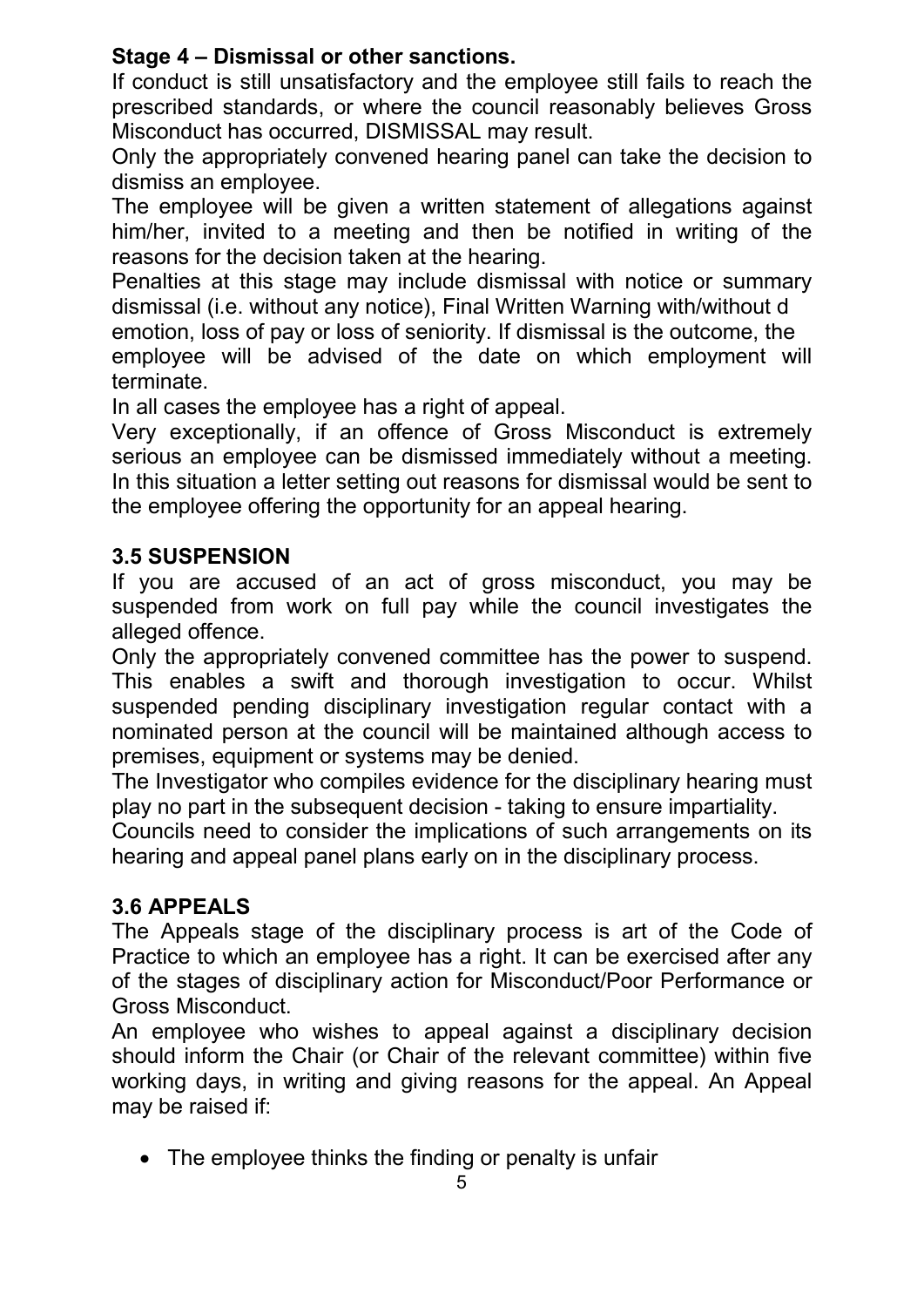- New evidence has come to light
- The employee thinks that the procedure was not applied properly.

Where possible the Appeal will be heard by a separate panel of elected Members who have not been involved in the original disciplinary hearing, who will view the evidence with impartiality. The employee will have the right to be accompanied by a colleague or accredited Trade Union official or lay member at the appeal hearing. The outcome of the appeal and reasons for it will be advised to the employee as soon as possible after the meeting and be confirmed in writing. At the Appeal hearing any disciplinary penalty imposed will be reviewed but it cannot be increased. The decision taken at the Appeal hearing will be final.

# **3.7. THE RIGHT TO BE ACCOMPANIED**

At each formal stage of disciplinary interview an employee has the right to be accompanied and can make a reasonable request for such a person to accompany them . An employee can ask any other employee or a trade union representative or an appropriately accredited official

employed by a trade union to accompany them, to give support and help them prepare for the disciplinary interview.

This right is enshrined in the 1999 Employment Relations Act.

As this is an internal process there is no provision to have any external person accompany or represent an employee e.g. partner, parent, solicitor etc.

The companion can address the hearing, put and sum up the employee's case, respond on behalf of the worker to any views expressed at the meeting, confer with the employee. The companion cannot however answer questions on the employee's behalf or address the hearing if the employee does not wish him/her to or prevent the employee explaining their case.

#### **3.8 HEARING PANELS**

The SLCC advise that councils establish hearing panels to hear disciplinary and grievance hearings on an annual basis so that if a dispute does arise in the workplace the elected members involved are already trained and briefed on their duties as a hearing or appeal panel member. In situations where individual members are implicated in the dispute or have undertaken an investigatory role then they will need to be substituted as panel members.

### **3.9 NOTE -TAKING**

It is highly recommended that a notetaker be provided to every meeting/hearing which arises as a result of a disciplinary process as Employment Tribunals are particularly keen to view contemporaneous notes of events which have led to an employment dispute. Councils will